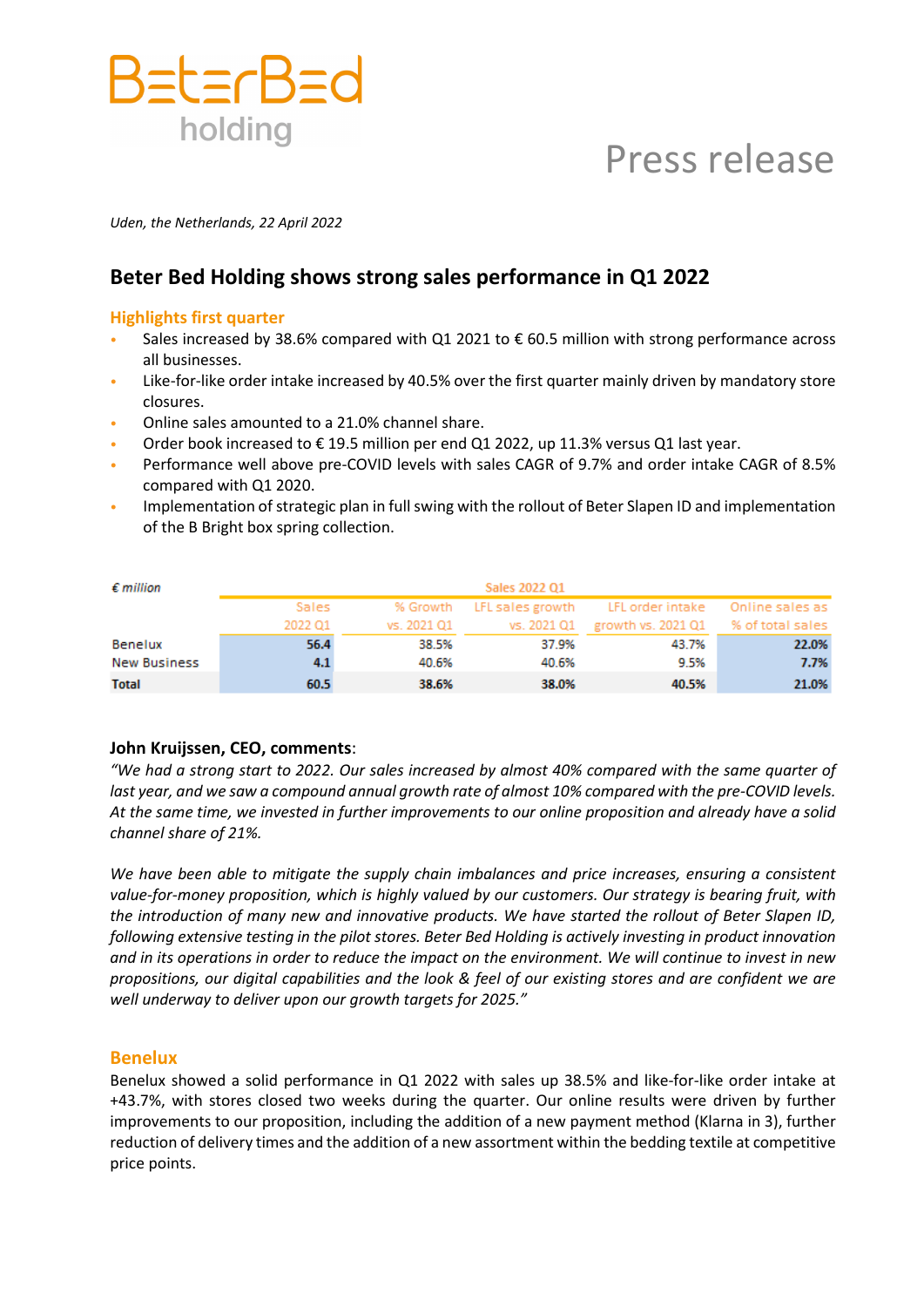

Online market data shows that we have been outperforming the market in  $Q1 -$  driving traffic to our website more effectively. Additionally, an extensive new in-store sales training programme has been initiated for our store personnel.

The new B Bright box spring collection was rolled out into stores at the end of the quarter, which brings an updated trendy box spring assortment with a mix-and-match concept. First results of the new collection look promising. Following extensive testing in the Experience store in Groningen, Beter Slapen ID rollout to stores has started – an in-store measurement solution that provides independent mattress recommendations based on the customer's personal needs. We now offer country-wide coverage of the Beter Slapen ID, with more stores to follow during the remainder of the year.

## **New Business**

Sales in New Business, comprising the DBC wholesale business and Leazzzy, increased by 40.6% to € 4.1 million compared with Q1 last year with an order intake growth of 9.5%.

#### **DBC**

Despite the lockdown in the beginning of this year, DBC has shown very strong results with sales +75% vs Q1 in the prior year. A number of significant new B2B customers were formalised and some existing contracts have been extended as a result of the strategic focus on reselling premium M line mattresses in the leisure segment.

In Q1 2022, DBC has rolled out the M line Green Motion collection, consisting of circular and modular mattresses. The Green Motion collection is being endorsed via a national tv campaign, starring Dutch professional football player Vivianne Miedema, supporting the claim of better athlete performance after a night's sleep on their mattresses.

M line also launched a marketing campaign during the Olympic winter games in Beijing, having been the official sleep supplier of NOC\*NSF since 2016. Its partnership with TeamNL was promoted through the 'Sleep well, move better' campaign on tv, radio, billboards and in stores. Building on the successful partnership with radio station Qmusic – within the #1 morning show in the Netherlands - M line has now also partnered with Qmusic in Belgium. Finally, Dirk Kuijt and Kjeld Nuis have now been added in the M line podcast on Spotify, explaining the importance of sleep in order to deliver top results.

#### **Leazzzy**

The Leazzzy sleep as a service proposition continues to grow, with subscriptions being added every month. In addition to box spring lease, customers are now also able to apply for a mattress subscription and more services will be added in Q2.

## **Sustainability**

In order to enable our customers to make sustainable choices, reduce the impact of our products on the environment and to support the transition to a circular economy, we have launched the Green Motion Circular and Modular mattresses in the premium M line segment in collaboration with our suppliers. We will not use any exhaustive raw materials and enable reuse and recycling of the materials for the production of these mattresses.